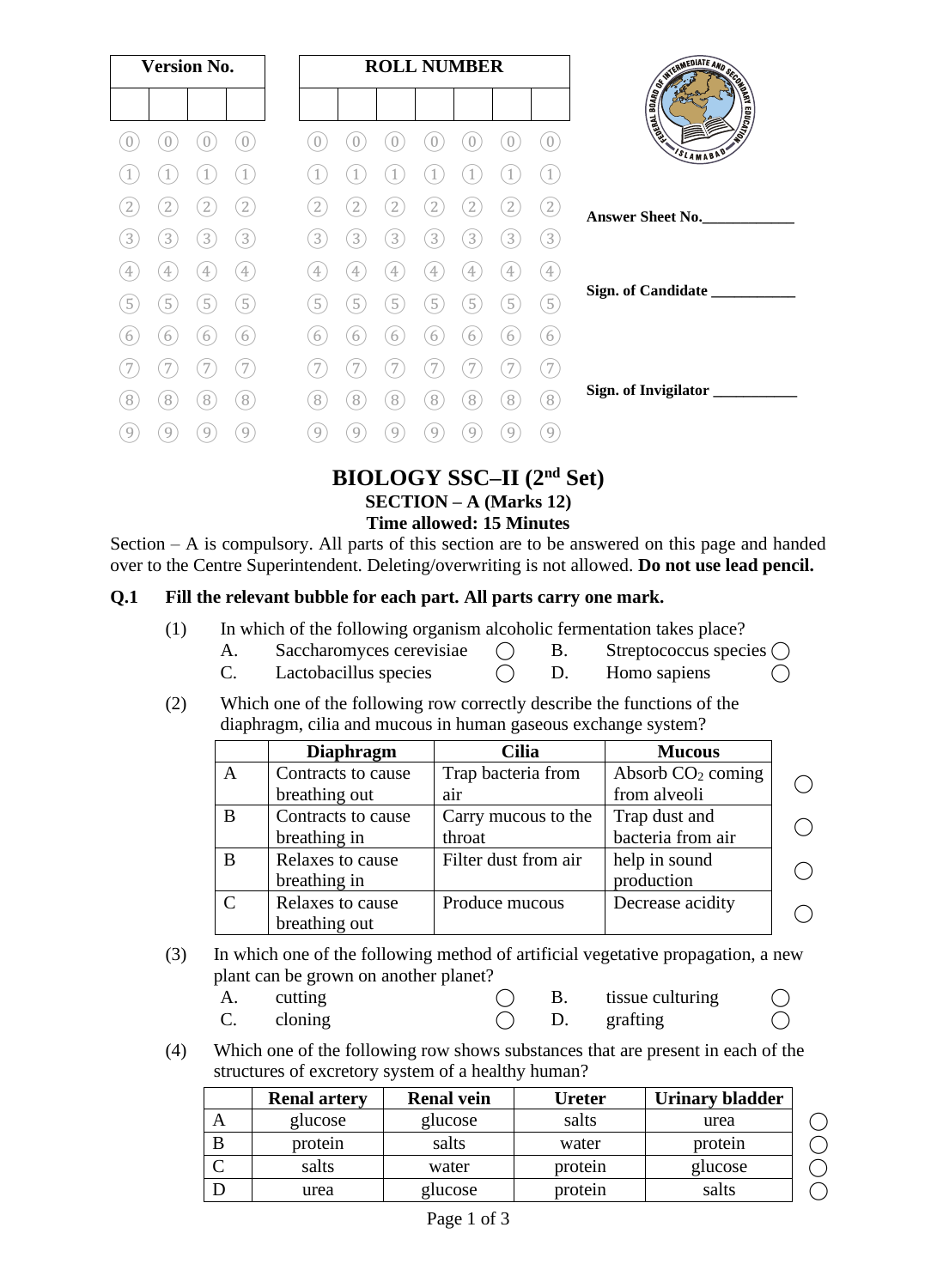- (5) Gouty arthritis is primarily caused due to:
	-
	- A. degeneration of cartilage  $\bigcirc$ <br>
	B. inflammation of membrane at joint  $\bigcirc$ <br>
	C. decreased calcium levels in bones  $\bigcirc$ B. inflammation of membrane at joint
	- C. decreased calcium levels in bones
	- D. Accumulation of uric acid crystals
- (6) By identifying the plants in the following diagram, find the most relevant statement about such plants:



- A. They are protein rich so highly preferred food of the insects
- B. They are most common in dry harsh conditioned such as deserts
- C. They grow in the soil which lacks minerals  $\&$  nitrogen compounds
- D. They have mutualistic association with insects

(7) Four characters of a specific hormone are listed below

- Increased rate and intensity of heart beat
- Increased blood pressure
- Decreased blood flow to skin & alimentary canal
- Increased blood flow to limb

Which one of the following is this hormone?

- A. Adrenaline ( B. Glucagon
	-
- $C.$  Insulin  $C.$  Testosterone
- (8) Four-O'clock plants shows incomplete dominance for flower colour. Following diagram shows a cross between red and white-flowered pure parental generations producing all pink-flowered plants.





What will be the phenotypic ratio in F2 when two pink flowered plants of F1 are crossed?

- 
- A. All pink flowered plants  $\bigcirc$ <br>
B. Red, Pink and white flowered plants in 1:2:1 ratio  $\bigcirc$ <br>
C. Red and white flowered plants in 1:1 ratio  $\bigcirc$ <br>
D. Red and white flowered plants in 3:1 ratio  $\bigcirc$ B. Red, Pink and white flowered plants in 1:2:1 ratio
- C. Red and white flowered plants in 1:1 ratio
- D. Red and white flowered plants in 3:1 ratio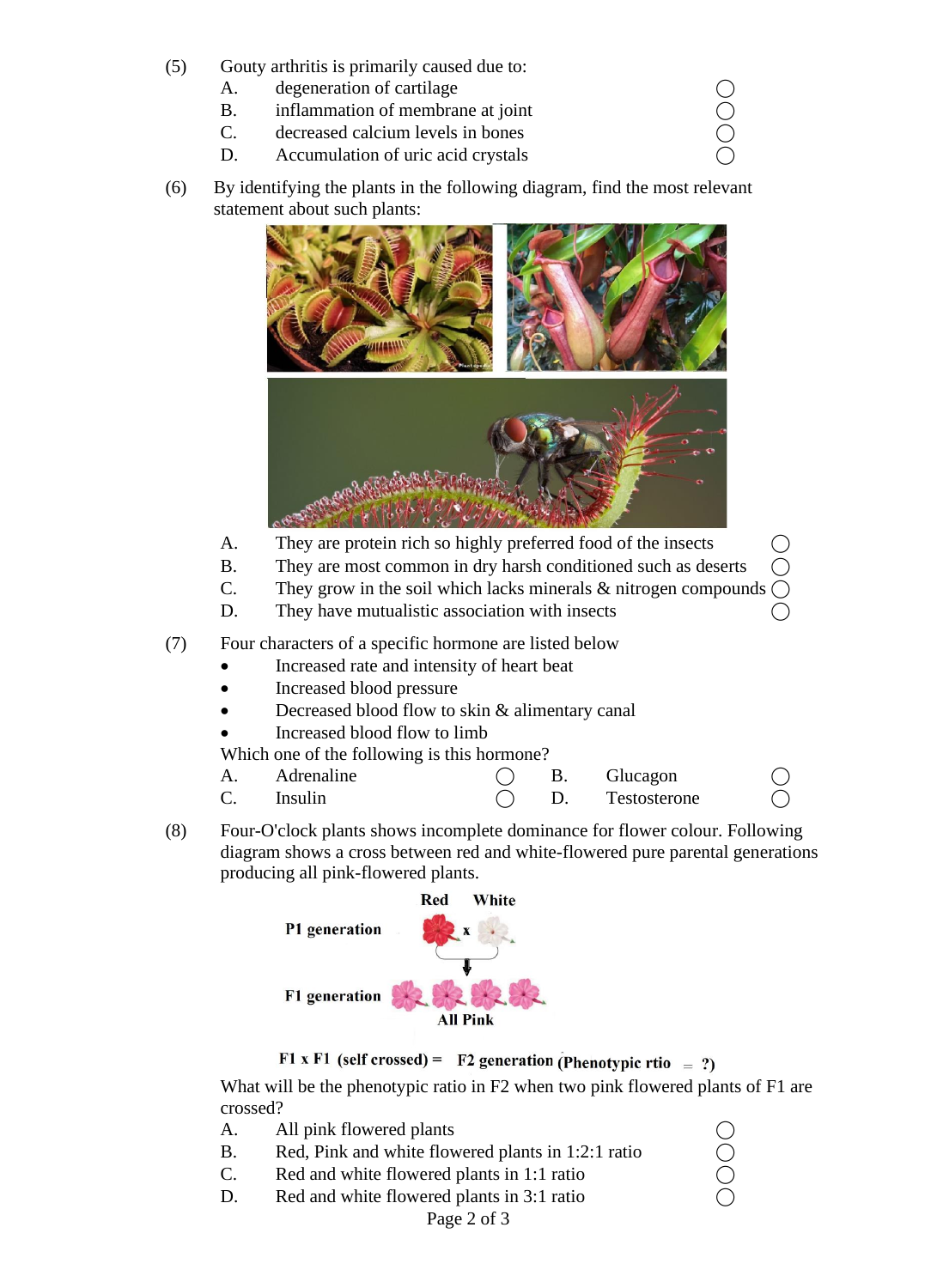- (9) Which one of the following statement is true for the eustachian tube?
	-
	- B. it has sound receptor cells
	- A. it separates middle ear from inner ear  $\bigcirc$ <br>
	B. it has sound receptor cells  $\bigcirc$ <br>
	C. it regulates air pressure on both sides of the tympanum  $\bigcirc$ C. it regulates air pressure on both sides of the tympanum
	- D. it directs sound waves to inner ear
- (10) Which one of the followings is true for the group of antibiotics called cephalosporins?
	-
	- A. they are bacteriostatic in action  $\bigcirc$ <br>
	B. they interfere with synthesis of bacterial cell wall  $\bigcirc$ <br>
	C. they inhibit the folic acid synthesis in bacteria<br>
	D. they inhibit the bacterial protein synthesis B. they interfere with synthesis of bacterial cell wall
	- C. they inhibit the folic acid synthesis in bacteria
	- D. they inhibit the bacterial protein synthesis
- (11) Diagram given below shows pair of antagonistic muscles and the direction of movement they produce:



Which one of the following row correctly identifies these muscles and the direction of movement they produce on contraction?

|   |               | <b>Muscle P</b> |               | <b>Muscle Q</b> |
|---|---------------|-----------------|---------------|-----------------|
|   | <b>Name</b>   | <b>Movement</b> | <b>Name</b>   | <b>Movement</b> |
| Α | <b>Biceps</b> |                 | Triceps       |                 |
| B | Triceps       |                 | <b>Biceps</b> |                 |
|   | Triceps       |                 | <b>Biceps</b> |                 |
|   | <b>Biceps</b> |                 | Triceps       |                 |

(12) Diagram given below shows a simple reflex arc:



What is the correct sequence of events after the knee is tapped?

|    | A. $1 \rightarrow 2 \rightarrow 3 \rightarrow 4$ | $\bigcirc$ |
|----|--------------------------------------------------|------------|
|    | B. $1 \rightarrow 4 \rightarrow 2 \rightarrow 3$ | $\bigcap$  |
|    | C. $4 \rightarrow 2 \rightarrow 1 \rightarrow 3$ | $\bigcap$  |
| D. | $4 \rightarrow 3 \rightarrow 2 \rightarrow 1$    | $\bigcirc$ |
|    |                                                  |            |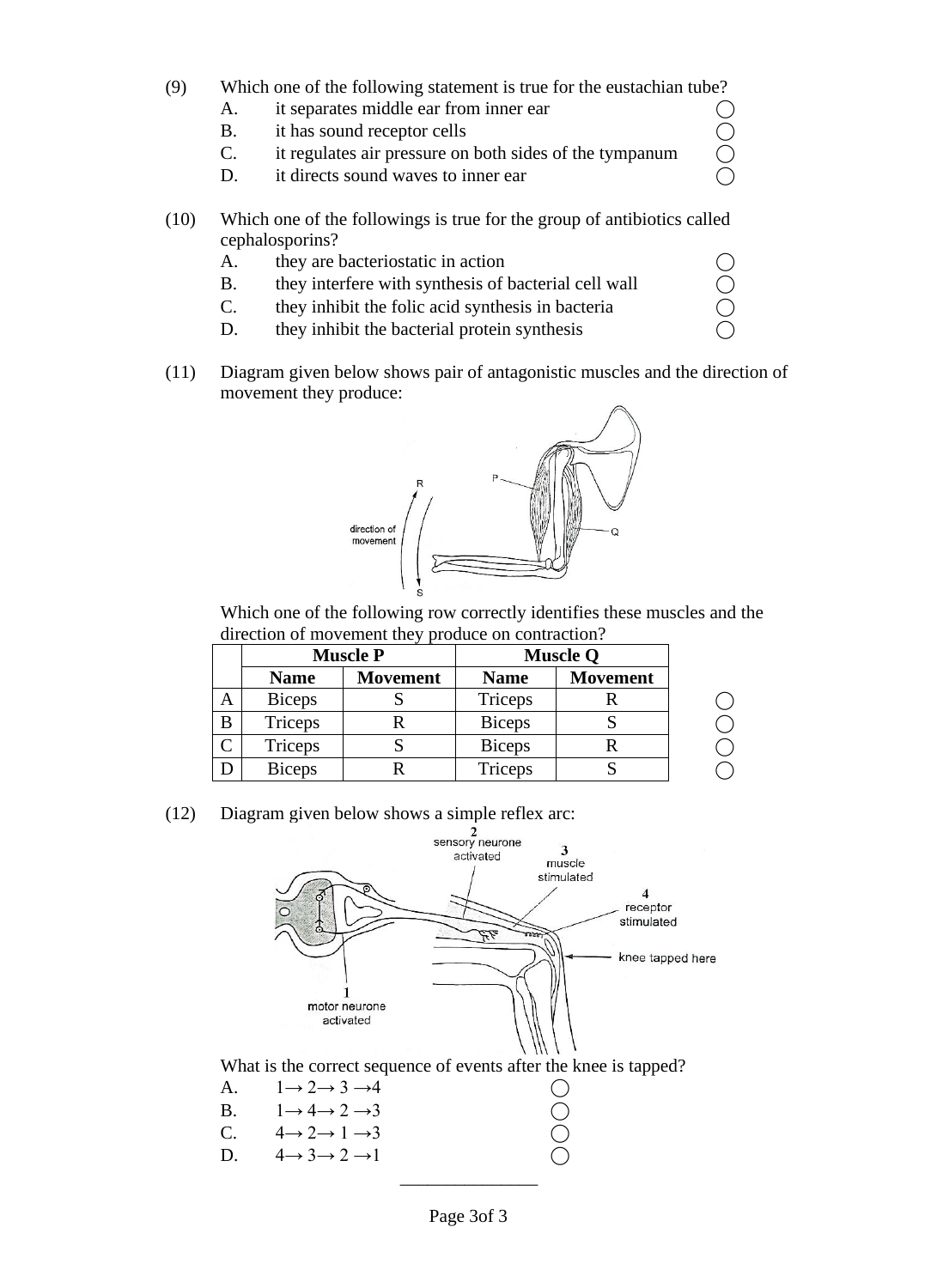

Federal Board SSC-II Examination Biology Model Question Paper (Curriculum 2006)

## Time allowed: 2.45 hours Total Marks: 53

Note: Answer any eleven parts from Section 'B' and attempt any two questions from Section 'C' on the separately provided answer book. Write your answers neatly and legibly.

## **SECTION – B** (Marks 33)

- Q.2 Attempt any **ELEVEN** parts from the following. All parts carry equal marks. Be brief and to the point. (11  $\times$  3 = 33)
	- i. a. How acid rains are produced? Describe any two damages caused by acid rains to the living organism. **(2)**
		- b. How eutrophication affects a fresh water lake? **(1)**
	- ii. Briefly state the roles of the following human organs in homeostasis. **(3)** a. Lungs b. Skin c. Kidneys
	- iii. Double fertilization is a unique event in the life cycle of an angiospermic plant. Describe and sketch the process, also explain the fate of products of double fertilization. **(3)**
	- iv. Following diagram shows a type of seed germination.



- a. Label the parts B and C **(0.5)**
- b. Name and describe this type of seed germination and give example.**(1.5)**
- c. Precisely state two basic requirements for seed germination. **(1)**
- v. Why kidney stones are formed? How are they removed avoiding surgery? Mention the contributions of Al-Farabi and Abul-Qasim in treatment of kidney stones. **(1+1+1)**
- vi. Re-draw and complete the following table by adding the functions of given parts of the brain. **(3)**

| <b>Parts of Brain</b> | <b>Functions</b> |
|-----------------------|------------------|
| Hypothalamus          |                  |
| Hippocampus           |                  |
| Medulla oblongata     |                  |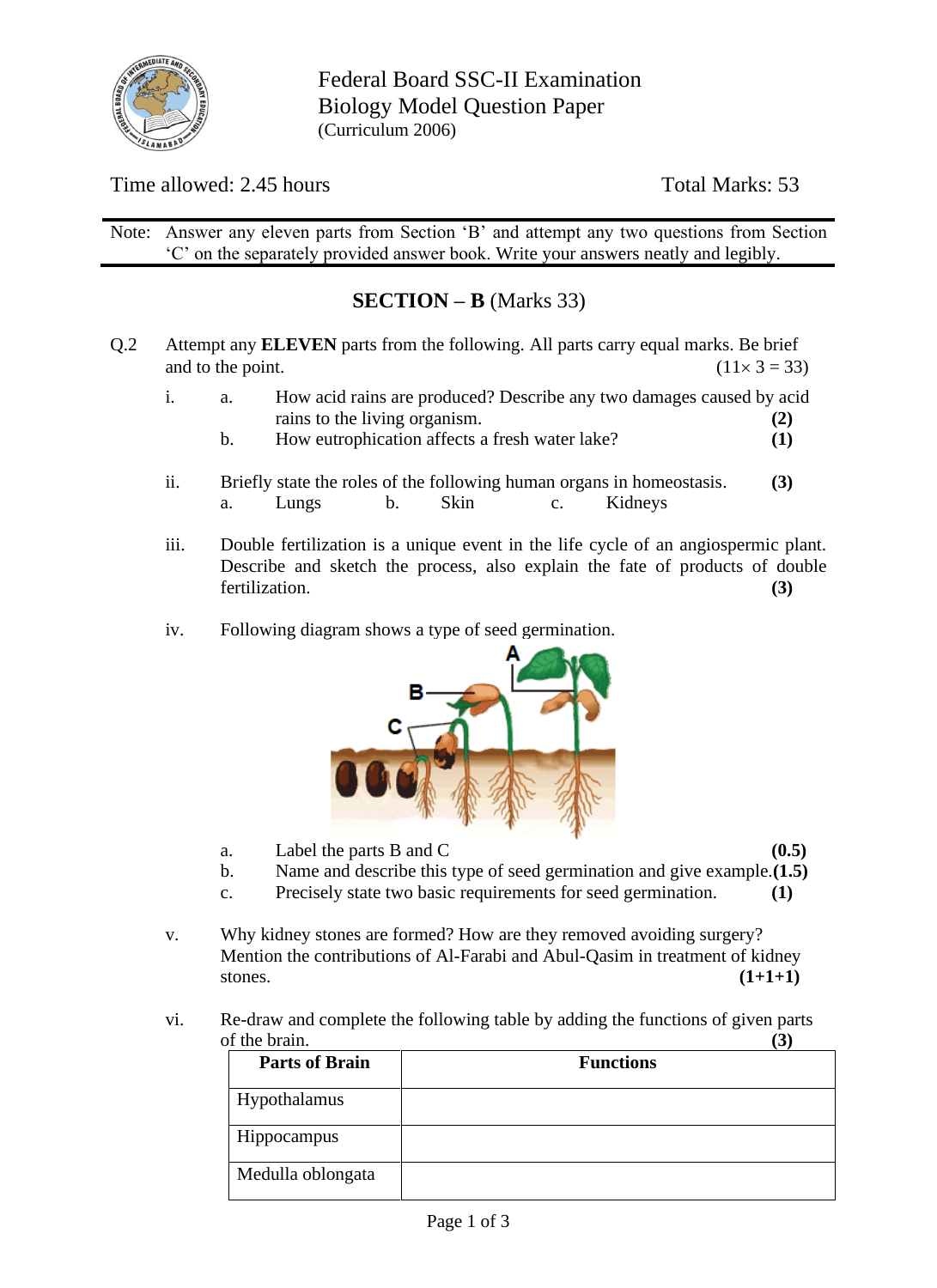- vii. Name two severely harmful components present in the cigarette smoke. How they affect health and social life of a smoker? **(3)**
- viii. a. How bones and cartilage differ in their structure and cell types? **(2)**
	- b. Name different types of cartilage. Which type of cartilage is present in larynx and trachea? **(1)**
- ix. a. Define antibiotics. Enlist the precautions that we must take while using antibiotics. **(2)**
	- b. Why antibiotics are not effective against viruses? **(1)**
- x. Compare **diabetes insipidus** and **diabetes mellitus** using following headings. a. Causative factor b. Symptoms c. Similarity **(3)**
- xi. Describe causes, symptoms and management (prevention & treatment) of asthma.**(3)**
- xii. Two patients A & B presented at the ophthalmology department of hospital, person A diagnosed with defective rod cells and person B diagnosed with defective cone cells.
	- a. Where are the rod and cone cells located in the eye? **(0.5)**
	- b. How rod cells are important for normal eye functioning? **(1)**
	- c. What type of problems will be faced to the person B? **(1.5)**
- xiii. a. Differentiate between ligaments and tendons. How are they important in movement of limbs? **(2)**
	- b. Define hinge joints, give example. **(1)**
- xiv. Define recombinant DNA technology. Outline the basic steps (in correct sequence) involved to achieve the objectives of recombinant DNA technology. **(3)**
- xv. In the table given below, column-A represent names of chemicals or drugs (addictive & medicinal). Redraw the table and complete the column-B by describing the type and role of the chemical as done in first row. **(3)**

|                  | <b>Column-A (Names)</b> | <b>Column-B (Description)</b> |
|------------------|-------------------------|-------------------------------|
|                  | Marijuana               | addictive drug & hallucinogen |
| 2.               | Aspirin                 |                               |
| 3.               | Cephalosporin           |                               |
| $\overline{4}$ . | Diazepam                |                               |
| 5.               | Dettol                  |                               |
| 6.               | Phenyl                  |                               |
| 7.               | Morphine                |                               |

### **SECTION – C** (Marks 20)

**Note:** Attempt any **TWO** questions. All questions carry equal marks.  $(2 \times 10 = 20)$ 

- **Q.3** a. Draw labelled diagrams of male and female reproductive systems of Rabbit.**(2+2)** b. Nitrogen cycle is an important biogeochemical cycle which enable the living organisms to manage their nitrogen as an essential component of major biomolecules.Describe and sketch different steps of Nitrogen cycle in detail.**(4+2)**
- **Q.4** a. Describe and draw labeled flow diagram to show the production of insulin through genetic engineering. **(4+2)**
	- b. Compare the mechanisms of hemodialysis with peritoneal dialysis. Give one merit and one demerit of both types **(2+2)**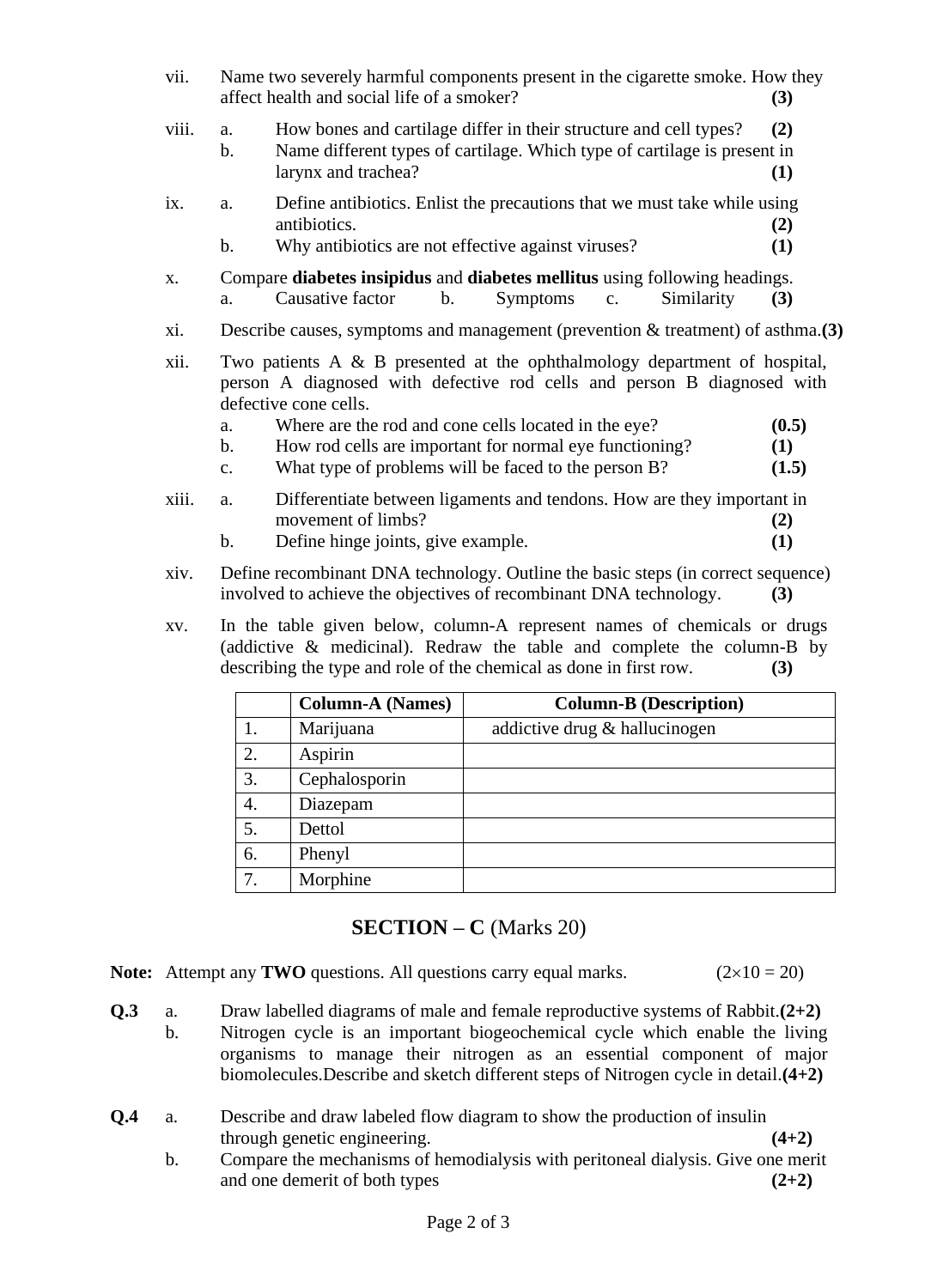- **Q.5** a. Describe mechanism of evolution by natural selection relating variation, competition and differential survival of moths in England. **(5)**
	- b. In rabbits, the allele for dark fur, "**R"** is dominant to the allele for white fur, "**r".** The diagram given below, shows a series of crosses, starting from parental (P1) generation to first filial (F1) and finally to second filial (F2).



- i. Label the phenotypes and genotypes of the rabbits in the crosses **(1)**
- ii. Recalling your knowledge of Mendel's laws of inheritance and using phenotypic and genotypic ratios in above cross name, define and explain the law to which these crosses belong. **(4)**

\* \* \* \*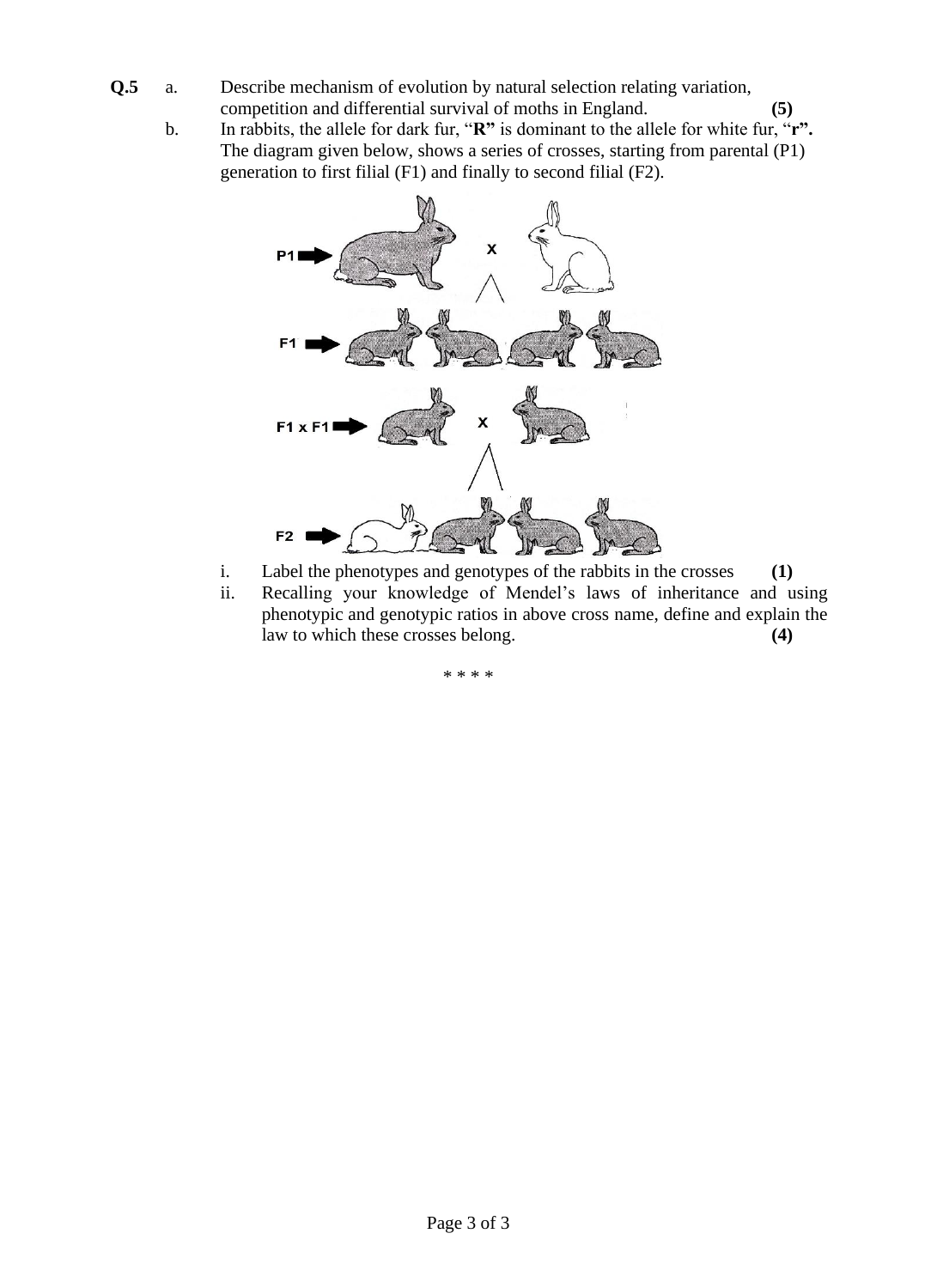# **BIOLOGY SSC-II (2nd Set)**

Student Learning Outcomes Alignment Chart (Curriculum 2006)

#### **SECTION – A**

#### **Q.1**

- 1. Explain the method of fermentation by yeast and bacteria.
- 2. Gaseous Exchange in Humans Air Passage Way, Lungs and Mechanism of Breathing.
- 3. Describe the two methods of artificial vegetative propagation (stem cuttings and grafting).
- 4. Describe that urine formation involves three processes i.e. filtration, reabsorption and secretion.
- 5. Discuss the causes, symptoms, and treatment of arthritis.
- 6. Explain competition, predation and symbiosis (parasitism, mutualism, commensalisms).
- 7. Explain how adrenaline may be involved in exercise and emergency conditions and use gained knowledge to apply to different hormones.
- 8. Explain incomplete dominance in Japanese 4 O' Clock plant.
- 9. Explain the components of human nervous and endocrine system, describe the structure and functioning of eyes and ears and describe nervous disorders.
- 10. Categorize sulfonamides, tetracyclines and cephalosporins as the major groups of antibiotics being used.
- 11. Describe the action of flexors and extensors as a pair of opposing muscles selecting biceps and triceps as example.
- 12. Define reflex action and reflex arc.

## **SECTION – B**

\_\_\_\_\_\_\_\_\_\_\_\_\_\_\_

#### **Q.2**

- i. a. Explain some global and regional environmental problems (population growth, urbanization, global warming, deforestation, acid rain).
	- b. Describe effects of pollution on plants, animals and human beings.
- ii. State skin, lungs and kidneys as the major organs involved in homeostasis.
- iii. Describe sexual reproduction in plants by explaining the life cycle of a flowering plant.
- iv. Distinguish between epigeal and hypogeal germination. Describe the conditions necessary for germination of seeds.
- v. Identify the causes of kidney stone. Identify lithotripsy and surgery as the methods to remove kidney stones. Describe the contributions of Al-Farabi and Abul-Qasim in introducing the method of removing stone from the urinary bladder.
- vi. Explain the function of these parts of brain; cerebrum, cerebellum, pituitary gland, thalamus, hypothalamus, medulla oblongata.
- vii. Demonstration of the presence of tar in cigarette smoke and also by charts showing pictures of lungs of smokers and nonsmokers.
- viii. Define skeleton and differentiate between cartilage and bone.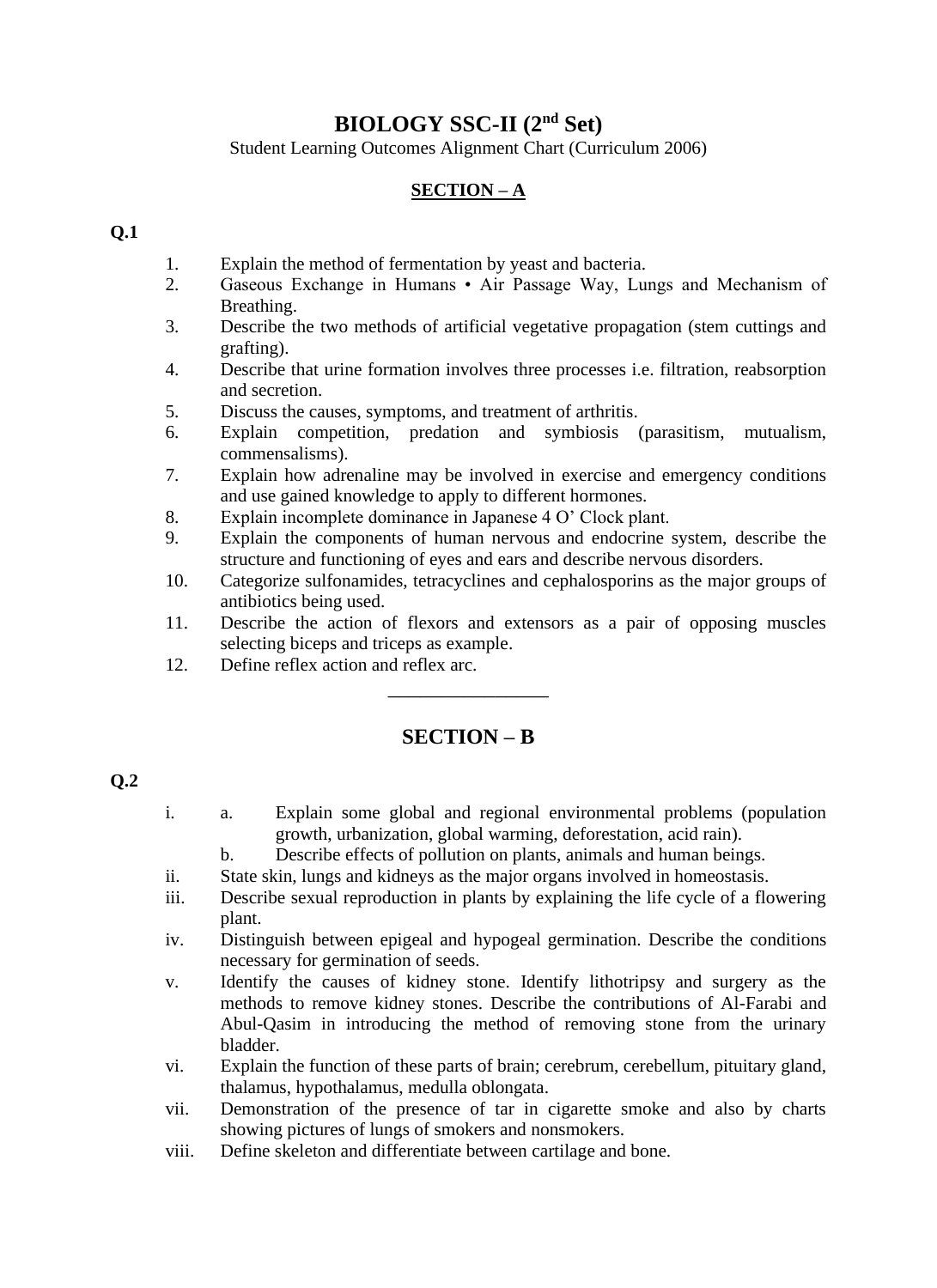- ix. Describe the principle usages of painkillers, antibiotics, vaccines and sedatives. Justify the effects of probable over-dosage, under-dosage and drug interactions when using antibiotics without doctor's consultation.
- x. Outline the parts of endocrine system; major glands of this system (Pituitary, Thyroid, Pancreas, Adrenal, Gonads) and names of their respective hormone.
- xi. Respiratory Disorders and their Causes. Describe briefly diseases related to respiratory system like bronchitis, emphysema, pneumonia, asthma, and lung cancer.
- xii. Explain the components of human nervous and endocrine system, describe the structure and functioning of eyes and ears and describe nervous disorders. Explain how color blindness could be a hurdle for aircraft pilots.
- xiii. State the role of ligaments and tendons. Describe the location and movement of hinge joints.
- xiv. Explain the principles and objectives of fermentation and genetic engineering.Define genetic engineering and describe its objectives. Describe how a gene is transplanted. Describe major achievements of genetic engineering.
- xv. Categorize and describe the effects of addictive drugs (sedatives, narcotics and hallucinogens).

• Define hallucinogen (drugs that alter ordinary mental and emotional processes) and relate it with Marijuana.

• Define narcotics (drugs that produce semi-consciousness and sleep to get relieve from pain) and relate it with Morphine and Heroine.

# **SECTION – C**

- **Q.3** a. Describe different organs of the male and female reproductive systems of rabbit.
- b. Describe carbon and nitrogen cycles.
- **Q.4** a. Describe the application of genetic engineering in the production of human insulin and growth hormones.
	- b. Explain that dialysis is one of the treatments in kidney failure. Describe the types of dialysis
- **Q.5** a. Describe how variation leads to competition in a population and differential survival by best fitting the environment. Assess selection as a possible means of Evolution.
	- b. Describe complete dominance using the terms dominant, recessive, phenotype, genotype, homozygous, heterozygous, P1, F1, F2 generations and proving it diagrammatically through a monohybrid genetic cross. Demonstrate that the 3:1 monohybrid F-2 phenotypic ratio is an evidence of segregation of alleles. State Mendel's law of Segregation.

**\* \* \* \* \***